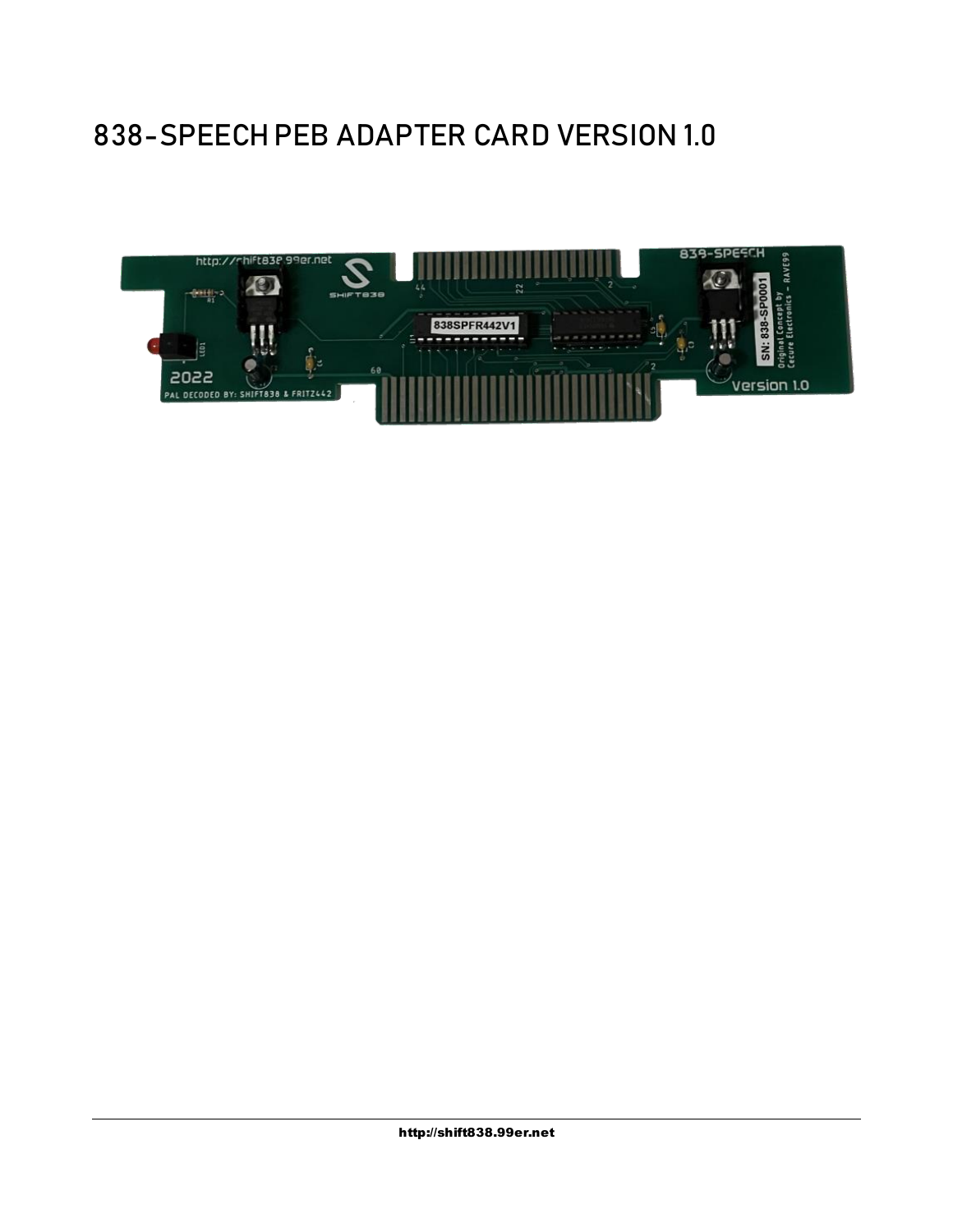# **Table of Contents**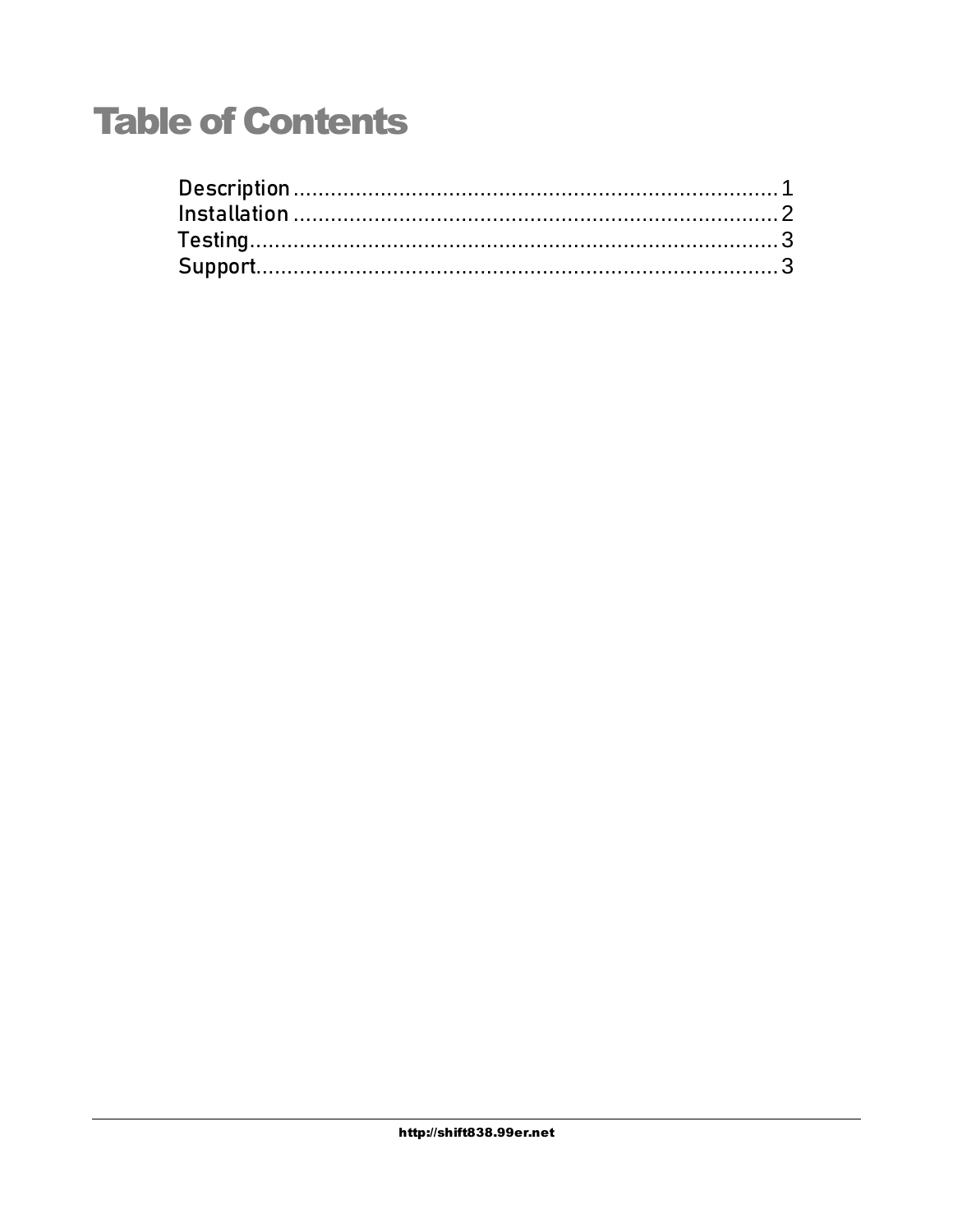### <span id="page-2-0"></span>**Description**

#### Congratulations on your purchase of the new 838-SPEECH PEB Adapter card!

This card allows the TI or Geneve user to remove their current speech synthesizer from its enclosure and install it into the Peripheral Expansion Box (PEB), which will reduce much needed desk real estate.

This card is completely compatiblewith both the TI-99/4A and Myarc Geneve 9640 computers.

Permission to produce this card based around the original design of the RAVE99 SPA01 expansion card was obtained from Cecure Electronics.

This card was a vision of mine for the last few years, but due to the lack of code from the original RAVE99 it was impossible to reproduce until now!

The code used in this card was decoded by myself (SHIFT838) and Fritz442. Fritz442 generated the .jed programming file to help move this card forward to production status.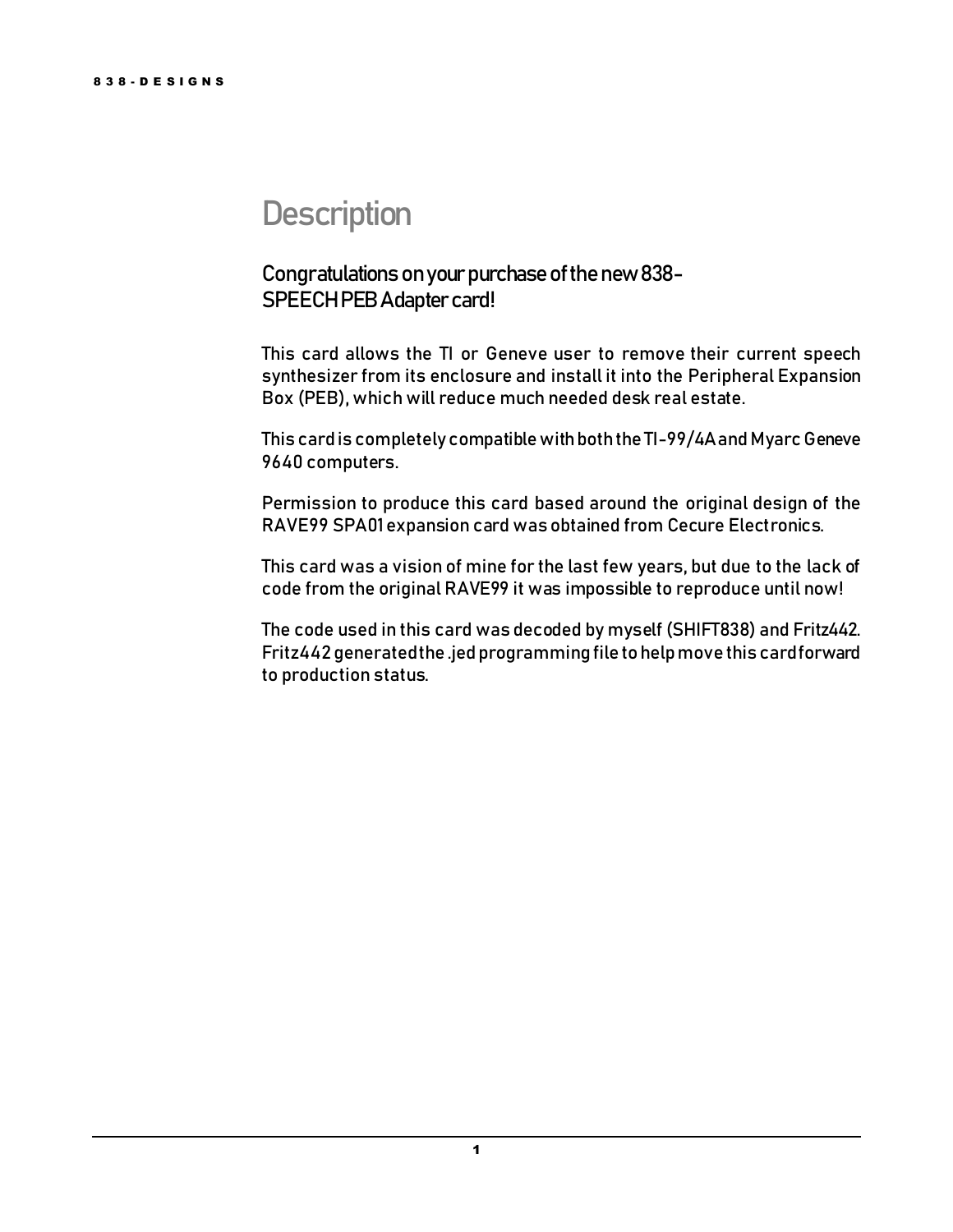### <span id="page-3-0"></span>**Installation**

First the speech synthesizer (not included) must be removed from its housing enclosure.

- 1. Ensure your system is not powered up if the Speech Synthesizer is already installed.
- 2. Remove the Speech Synthesizer from the expansion port along with the flex cable interface elephant foot.
- 3. Turn the Speech Synthesizer over.
- 4. Remove the 2 phillips head screws from the housing
- 5. Remove the bottom of the housing
- 6. Remove the actual Speech Synthesizer from the enclosure.
- 7. Remove the metal shielding from around the Speech Synthesizer's PCB using a Phillips screwdriver.

Now we will install the bare Speech Synthesizer onto the new 838- SPEECH PEB Adapter board.

8. Plug the Speech Synthesizer onto the 838-SPEEC PEB Adapter board ensure that pin 2 of both boards line up as shown below: